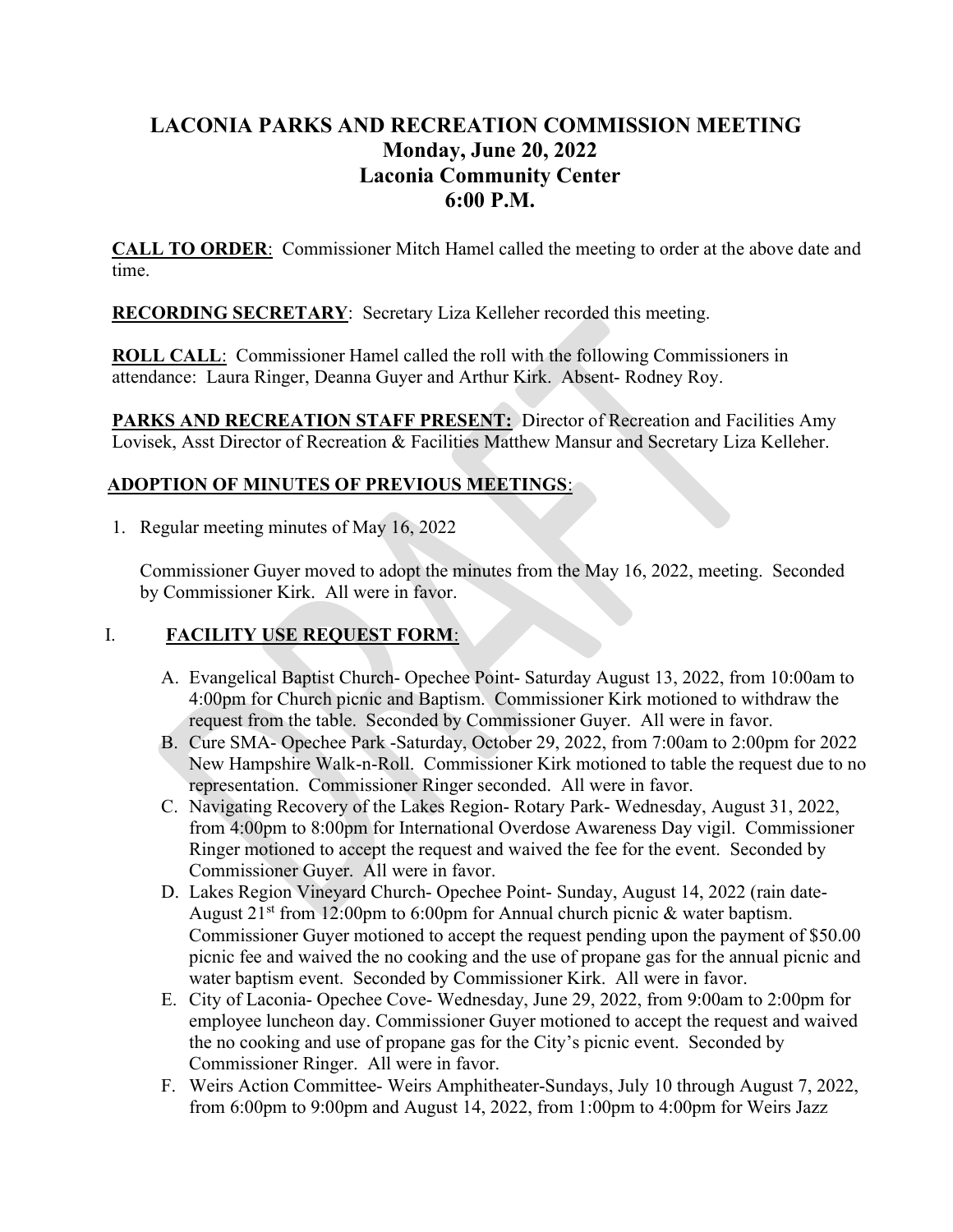Series. Commissioners unanimously approved to have this request administratively approved by the Director.

G. Lakes Region Community Services- Leavitt Park field- Thursday, June 23, 2022, from 10:00am to 2:00pm for the staff works luncheon. Commissioner Guyer motioned to accept the request pending upon the payment of \$50.00 picnic fee and the key deposit of \$25.00 per key if required. Seconded by Commissioner Kirk. All were in favor.

## II. OLD BUSINESS:

## III. ADMINISTRATIVE APPROVALS-ROTARY PARK, BEACHES, WEIRS AMPHITHEATER & PAVILION

- 1. Ashley Defosses- Weirs Pavilion and Bathroom- Saturday, July 9, 2022, from 11:00am to 4:00pm for a kid's birthday party.
- 2. Gilford School District- Robbie Mills- Thursday, June 2, 2022, from 2:30 to 6:30pm.

## IV. NEW BUSINESS:

1. Possible increase in users' fees. It was discussed, making the User Fee Schedule more user friendly. The Commission would like to add a few new details to the schedule for easier usage so there will be no guessing of where the event falls under. Director Lovisek will present a new draft users fee schedule at the next Commission meeting.

### V. ANNOUNCEMENTS:

## VI. NOMINATIONS, APPOINTMENTS & ELECTIONS:

### VII. PUBLIC COMMENT:

### VIII. COMMUNICATIONS:

## IX. OTHER REQUESTS REQUIRING COMMISSION ACTION:

### X. PARK ASSOCIATION REPORTS:

A. Leavitt Park Association- June minutes of the meeting.

- B. Weirs Community Park Association- No report
- C. Tardif Park Association- No report

## XI. DEPARTMENT REPORTS:

### A. Director's Report submitted by Amy Lovisek

Our department had our budget presentation to the council last week. It is about an 18% increase from last year including the capital improvements. This is a huge step forward for the department if the council passes the manager's recommendations. Thank you, Matt, for all your work on the presentation.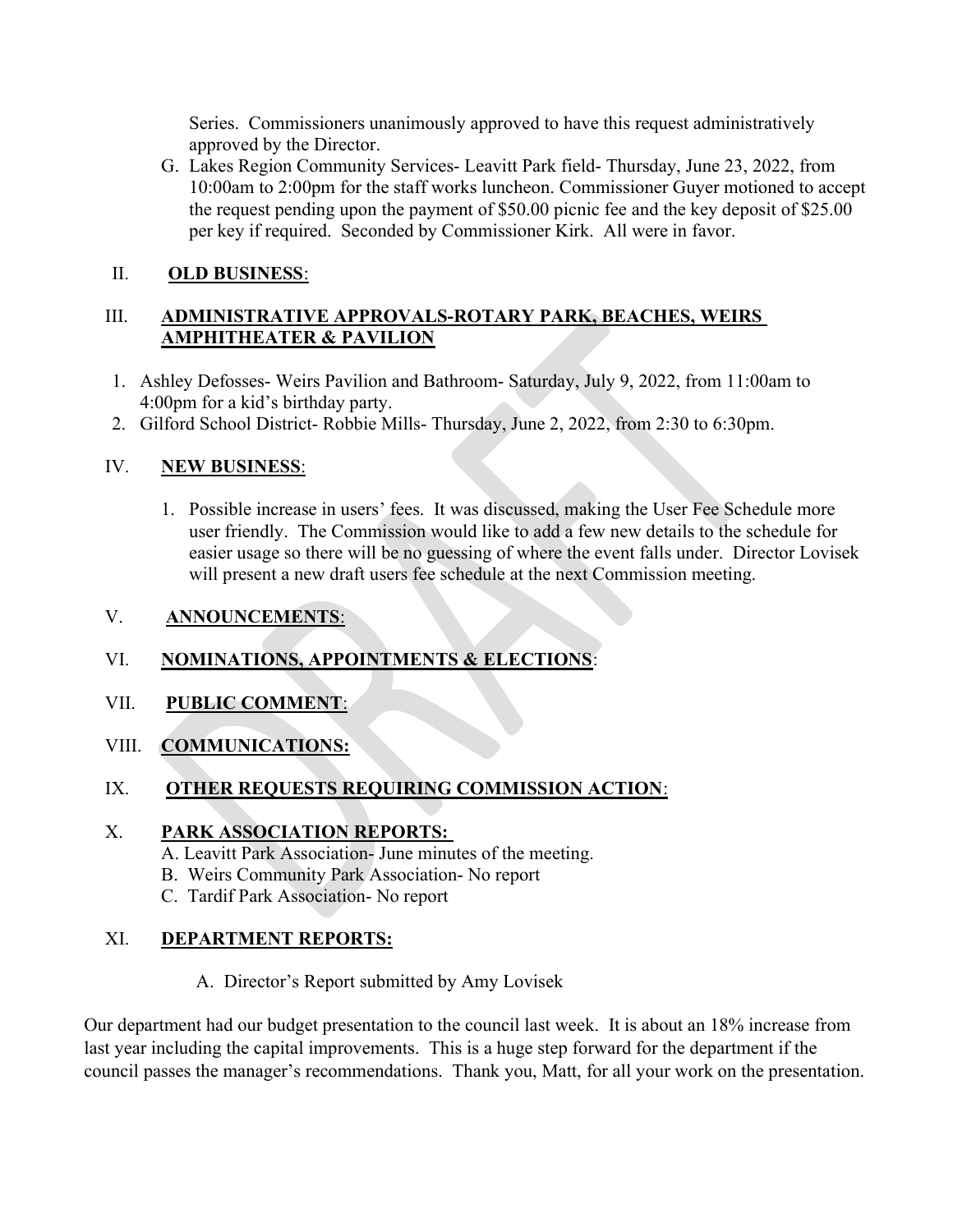The downtown tree project was quite an interesting project. We did have a few snags during the process but powered through. We now have 16 new trees and 2 new shrubs in the Main Street corridor and the other areas are all capped with concrete to match the existing sidewalks. We are awaiting the capping of the sidewalks on the Pleasant Street side.

The Opechee roof project was awarded to JB Roofing. I have chosen and Ivy Green as the color and that project should be starting as soon as the material arrives.

The Laconia Skate "Board" has the lighting coming in very soon. I will be meeting with them next week to discuss details and fine tuning the installation process.

The LHS class of '83 is looking to donate a tree garden at Memorial Park in the empty section behind the tennis/softball field. They want to do some fruit trees and will maintain them with a garden.

We have some trees coming down next month at Wyatt, Opechee and Leavitt Parks. FYI

The city has a mason now on retainer. The company is Ridgestone and they will be making a ramp at Weirs Beach so we can put a beach mat for water access for ADA.

I had a meeting with Officer Eric Adams and the owners of Café Isaiah 61. We met regarding the excessive use by the homeless of the parks. We discussed different ways to keep them from sleeping in the parks and keeping them cleaned. We didn't finish the conversation, but I will keep you updated as this progresses.

I attended the job fair at the Laconia High School this past month trying to get applicants for our vacant positions. We have more vacancies now than we did at that time. People are leaving us after accepting the jobs. We don't know why. This is causing a strain on our department in a large way. Please send us anyone you know who needs a job!!

Tim our foreman is back to work on a part-time basis for 3 hours per day now. However, those 3 hours are to be used as a supervisory role rather than the working foreman. Currently, he is trying to get his feet wet again after being away. He is catching up though. We are hopeful he comes back soon and takes some of this pressure off the department. I will keep you updated on this for sure. Dane is back as is Matt and we couldn't be more pleased to have them back with us.

B. Assistant Director's Report submitted by Matt Mansur

### Summer Preparations

#### Beaches

With regards to staffing, we had a swing in the right direction in May, but it has swung back with a vengeance. Since our last commission meeting, I have lost 5 anticipated staff. We will begin the season paper-thin across the department. I began developing Plan E today which involves me working at Weirs throughout the summer – this is certainly not ideal. The applications and interviews we are getting at this point are coming with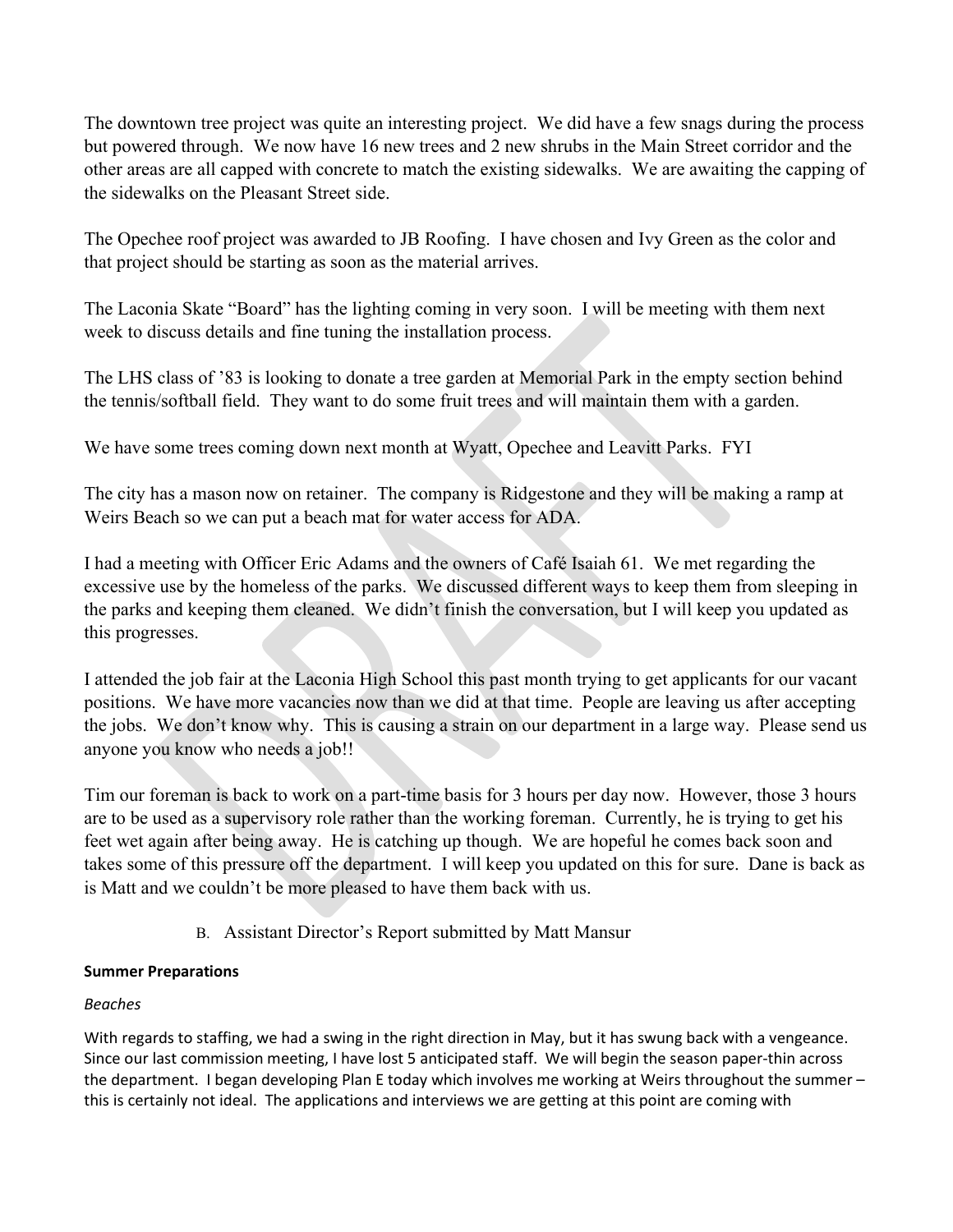conditions and limitations that continue to stretch us. I am not optimistic for this upcoming pivotal summer – particularly at Weirs Beach.

For good news, the Huot has finished our new LG chairs which will be used immediately at Bond and Opechee Point (for summer camp). We have also awarded a bid to a contractor to replace our Gazebo at Weirs Beach. This will be good steps forward in beautifying the Weirs while increasing the practical use of its facilities.

Finally, we are still finnicking with the swim lines at a few of our beaches. The problems don't require complicated solutions, but they do require significant time.

#### Opechee Day Camp

We are full here.

We are still working on some staffing issues in order to provide the best camp experience.

No update on trips yet.

#### Community Center Programs

#### Morning Activities

Pickleball in the Community Center is few and far between, but those who have taken advantage of it have enjoyed it and we have had no issues. Line dancing is also a welcomed sight, and our group seems to be enjoying it.

We have not found a solution to our shades yet.

#### Budget Presentation

It seemed like our presentation was well received by the City Council. We talked about past years and this upcoming Fiscal Yeah, but we also brought up what the future of Laconia Parks & Rec will look like. Especially with a commitment to investing in its future. A conversation that might be fun for this group to have at some point.

#### Laconia Parks, Recreation and Facilities 5-year Plan



| PARKS & RECREATION                                        | Our 5 year future (FY24 and beyond) |
|-----------------------------------------------------------|-------------------------------------|
| Longer hours at the Community Center?                     | <b>Future of Youth Sports?</b>      |
| <b>Security Cameras at our Parks?</b>                     | A New Community Center?             |
| Rec Management Software to allow for Online Registration? |                                     |
| <b>Laconia Youth Corps?</b>                               | A Splash Pad?                       |

#### XIII. ADJOURNMENT:

Commissioner Guyer motioned to adjourn at 6:51pm. Seconded by Commissioner Kirk. All were in favor.